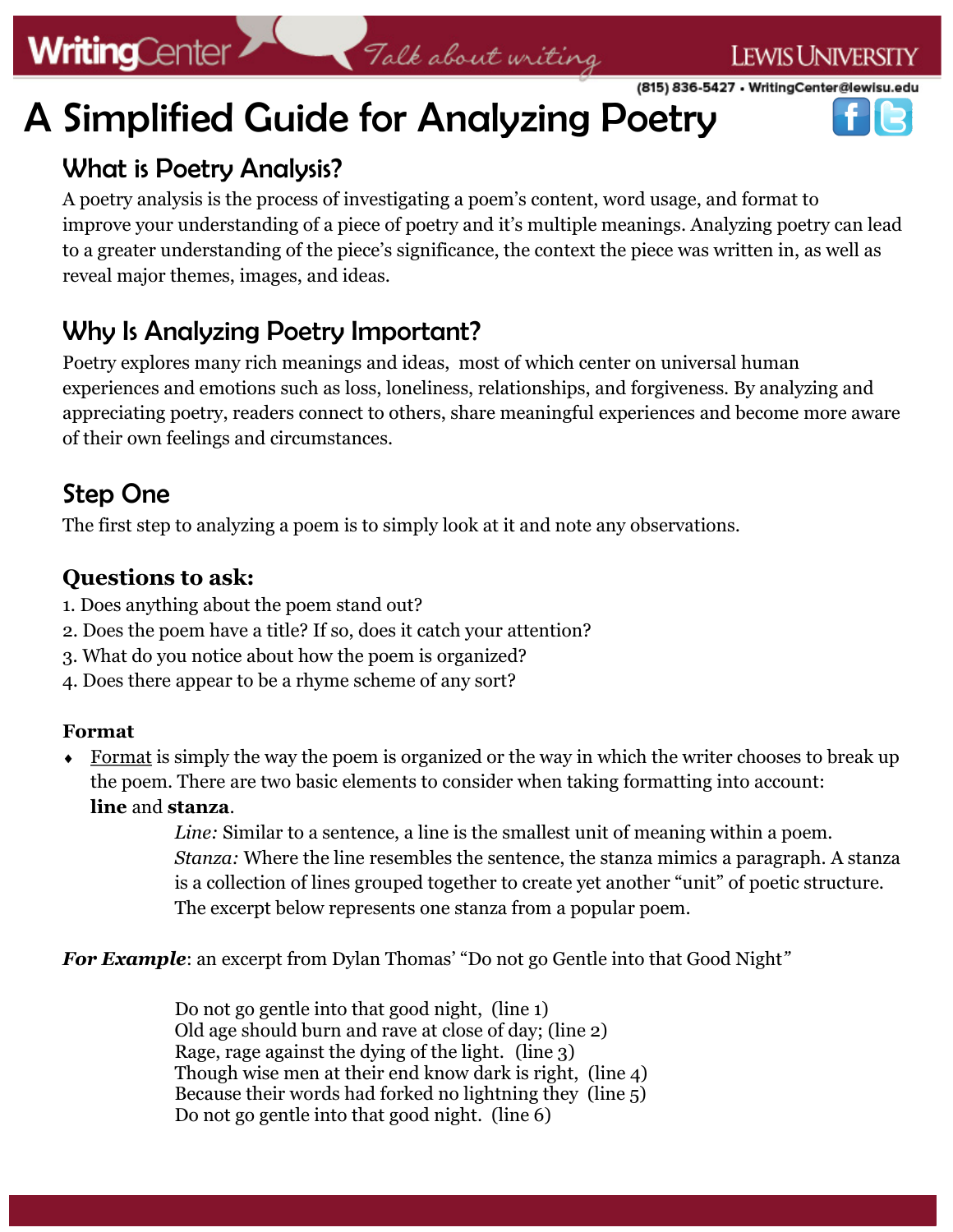# **WritingCenter**

# WritingCenter<br>A Simplified Guide for Analyzing Poetry (815) 836-5427 · WritingCenter@lewisu.edu

## Step Two

The second step to analyzing a poem is to read it: once in your head and then a second time out loud. If the poem is particularly complex or long, you may find that reading it aloud several times helps you to better comprehend and identify formal elements such as rhythm or enjambment, which are key components explored below.

#### **Questions to ask:**

- 1. Where was your attention drawn?
- 2. Was the word choice engaging?
- 3. Is the author making use of enjambed or end stop lines?
- 4. Did the poem make use of concrete or abstract language?

#### **Rhythm:**

 $\triangleleft$  Rhythm concerns how a poem is stressed. When you read a poem aloud, you may notice certain words which you emphasize; these words are considered stressed. The stresses may vary depending on the speaker. Some speakers may speak slower where as other speak more quickly. some speakers may take longer pauses where others keep pauses more brief.

#### **Rhyme**

 Rhyme is like the melody of the poem. As you read a poem aloud, you may notice certain words resonate with complimentary sounds; when words either sound similar or mimic each other's sound, they rhyme. Rhyme scheme is often shown by using letters.

> *Internal Rhyme*: Internal rhyme occurs when two or more words within a single line rhyme.

*End Rhyme*: The opposite of internal rhyme, end rhyme occurs when words at the end of a line rhyme.

*Exact Rhyme*: The most noticeable form of rhyme, exact rhyme occurs when two words mimic the same sound E.g. **break** and **take**.

*Slant Rhyme*: Unlike exact rhyme, slant rhymes occur when words sound similar because of a shared vowel or consonant sound. E.g. **y**ear and **y**ours

**Rhyme Scheme:** Rhyme scheme refers to the pattern of rhymes within a poem. Often, letters (in alphabetical order) are used to represent a poem's rhyme scheme. Words that rhyme are assigned the same letter.

**For example,** an excerpt from Edgar Allan Poe's "A Dream Within a Dream"

I stand amid the roar (A) Of a surf-tormented shore, (A) And I hold within my hand (B) Grains of the golden sand  $-(B)$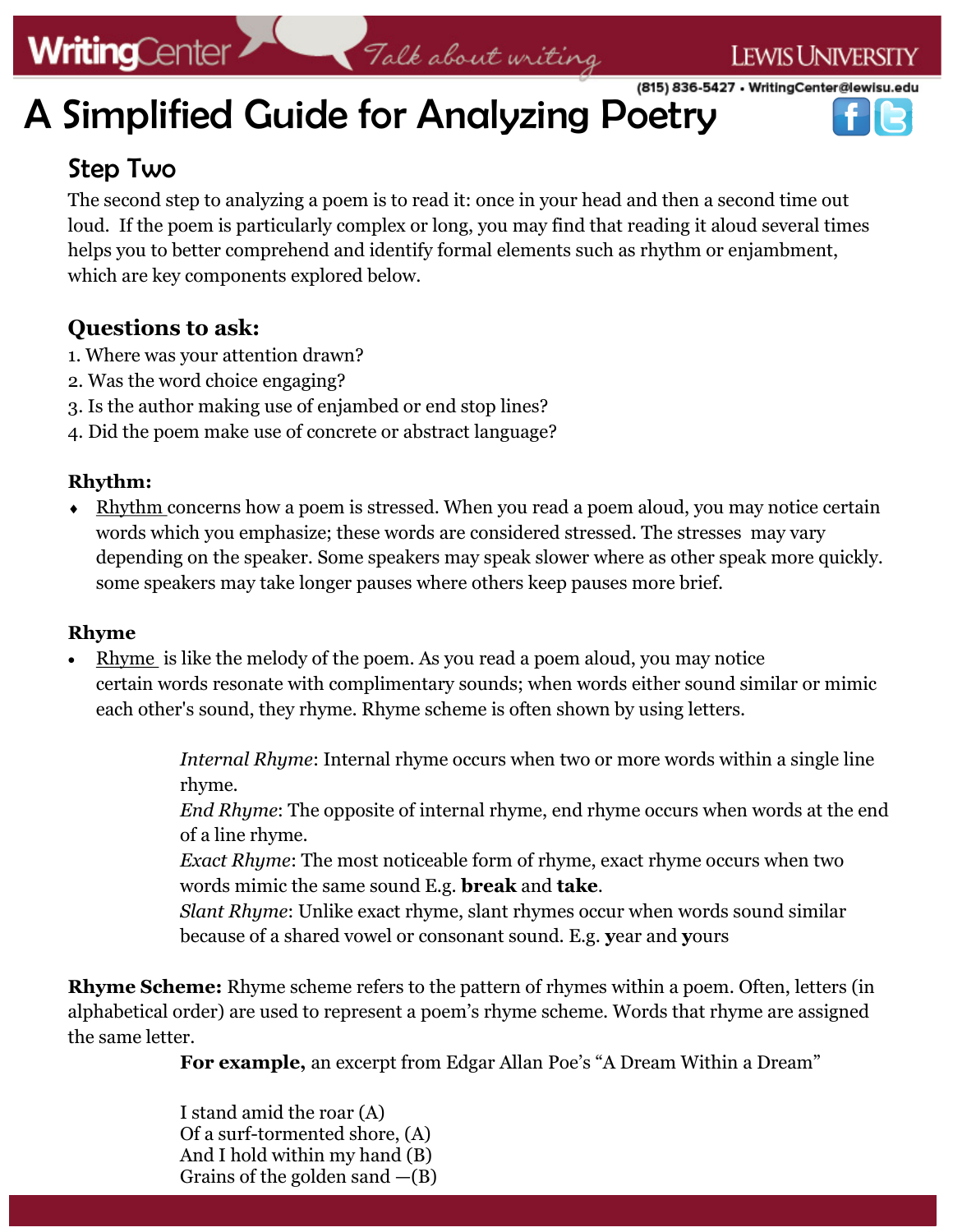# **WritingCenter**

(815) 836-5427 • WritingCenter@lewisu.edu

# WritingCenter 7 Talk about uniting



## Step Three

The third step to analyzing a poem is to use steps one and two to analyze the poem's meaning.

#### **Questions to ask:**

- 1. How does the format of the poem affect the poem's meaning?
- 2. Does the rhyme scheme add to the overall effect of the poem?
- 3. How does the language used affect the overall meaning of the poem?

#### **Enjambed vs. End Stop Lines:**

- **Enjambed lines are lines that continue on to the next line without any use of punctuation.**
- $\bullet$  End stop lines are lines that end in one line either with a period or another punctuation mark.

*For Example*: An excerpt from Robert Frost's *The Road Not Taken.* 

Two roads diverged in a yellow wood, And sorry I could not travel both And be one traveler, long I stood And looked down one as far as I could

Lines two, three and four are all enjambed lines because the sentence continues one to the next line without any form of punctuation. Line one would be considered an end stop line because of the comma at the end of the line.

#### **Concrete vs. Abstract language:**

- Concrete language is language that engages any of the five senses: taste, touch, sight, smell and hearing through description.
- Abstract Language is language that leads to a sentimental feeling or nostalgia. It can also be words that are vague in meaning, such as: dream, love, nightmare, hate.

**For example,** an excerpt from Edgar Allan Poe's "A Dream Within a Dream"

I stand amid the roar Of a surf-tormented shore, And I hold within my hand Grains of the golden sand — How few! Yet how they creep Through my fingers to the deep, While I weep—while I weep!

Notice the concrete language— "amid the roar," "surf-tormented shore" and "Grains of the golden sand." These three lines each touch one of the senses. "Amid the roar" makes use of hearing, while "surf-tormented shore" evokes sight because you can picture a beach while in a storm. The last line, "Grains of the golden sand" also makes use of sight because we can imagine the color of the sand.